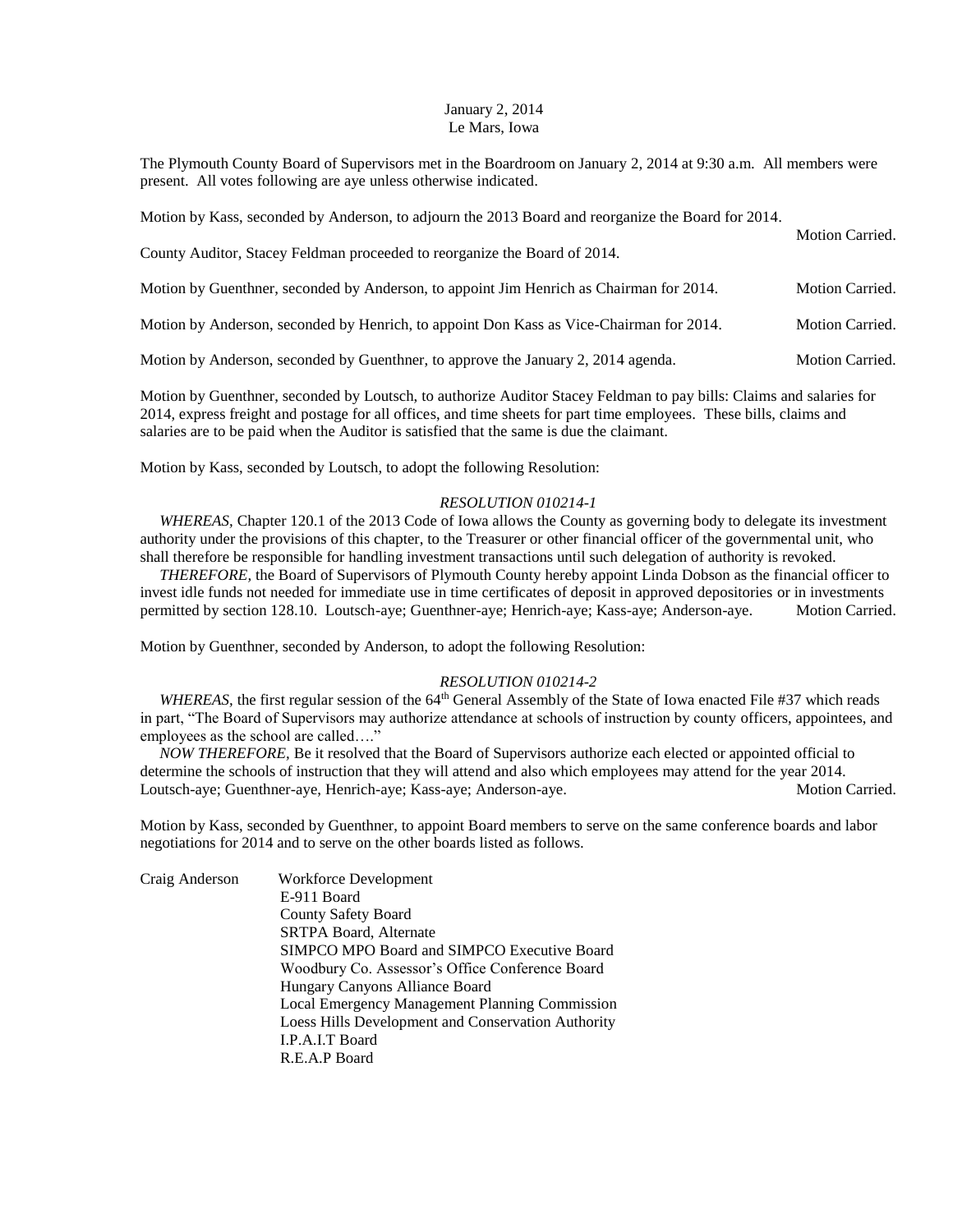| Don Kass          | R.E.A.P. Board (Alternate)<br>Siouxland Regional Transit Board<br><b>SRTPA Board</b><br>Mid Sioux Opportunity Advisory Board<br>Jt. Urban Renewal Advisory Board<br>Youth Emergency Services Board (YES Center)<br><b>West Central Region Housing</b>                                                               |
|-------------------|---------------------------------------------------------------------------------------------------------------------------------------------------------------------------------------------------------------------------------------------------------------------------------------------------------------------|
| Mark Loutsch      | Plymouth County Landfill Board<br>Plymouth County Safety / Departmental Meeting<br><b>Synergy Board</b><br>Loess Hills Alliance Board<br>Le Mars Business Initiative Corp. Board (Liaison)<br>Joint Urban Renewal Advisory Board<br><b>Plymouth County Wellness Committee</b>                                       |
| Jim Henrich       | Plains Area Mental Health Board<br>Siouxland Regional Housing Authority Board<br>3 <sup>rd</sup> Judicial District Dept. of Correctional Services<br><b>Big Sioux Corridor Board</b><br><b>Plymouth County Planning Council</b><br>NW Early Childhood Iowa (Empowerment)<br>Sioux Rivers Mental Health Region Board |
| Jack E. Guenthner | E-911 Board, Alternate<br>SIMPCO, Alternate<br>Loess Hills Alliance<br>Floyd Valley Community Health Services Advisory Committee<br><b>MH DECAT Board</b><br>Life Skills Board<br>11 County Consortium Board<br>Le Mars Business Initiative Corp. (Liaison)<br>Sioux Rivers Mental Health Region Board              |

Motion by Loutsch, seconded by Anderson, to set the 4 County newspapers for 2014 as the Le Mars Daily Sentinel, Akron Hometowner, and the Remsen Bell Enterprises and the Kingsley News-Times to serve together as one, each at ½ rate. Motion Carried.

Motion by Guenthner, seconded by Anderson, to approve the 2014 County Compensation Commission as follows:

| <b>Real Estate Brokers</b><br>Connie Blake | <b>Finance Officers</b><br>Donley Hoogeveen | <b>Agricultural Land Owner</b><br>David Howe | <b>City Land Owners</b><br>Rich Husman |
|--------------------------------------------|---------------------------------------------|----------------------------------------------|----------------------------------------|
| Jim A. Klein Jr.                           | Mike Hohenstein                             | Dennis Schmid                                | Ron Schroeder                          |
| Jan Wagner                                 | Roger Schmid                                | <b>Bill Schroeder</b>                        | Jerry Scholten                         |
| Phyllis Van Evera                          | Ross Harden                                 | Gaylen Tapper                                | Monte Hartman                          |
| Daniel Pick                                | Clark Schmitz                               | <b>Stanley Anderson</b>                      | Keith Bohle                            |
| Randy Stabe                                | Micah Lang                                  | James Rohlfsen                               | Kim Sparr                              |
| Lee Harding                                | Paul Jacobson                               |                                              |                                        |
| Marilyn Hirsch                             |                                             |                                              |                                        |

Bruce Brock Motion Carried.

Motion by Kass, seconded by Guenthner, to appoint Don Beitelspacher to the Veteran Affairs Commission for a 3 year term; to appoint Paul Schroeder to the Plymouth County Board of Health for a 3 year term; to appoint Shirley Benson to the County Board of Adjustment for a 5 year term; appoint John Ahlers to the County Zoning Board for a 5 year term; to appoint Janet Schroeder to the Conservation Board to a 5 year term; to appoint Lynn Bohnenkamp from Dist. 1 and Tim Blum from Dist.5 and JoEtte Hiemstra from Dist.3 to the Local Option Sales Tax Advisory Board for a 3 year term;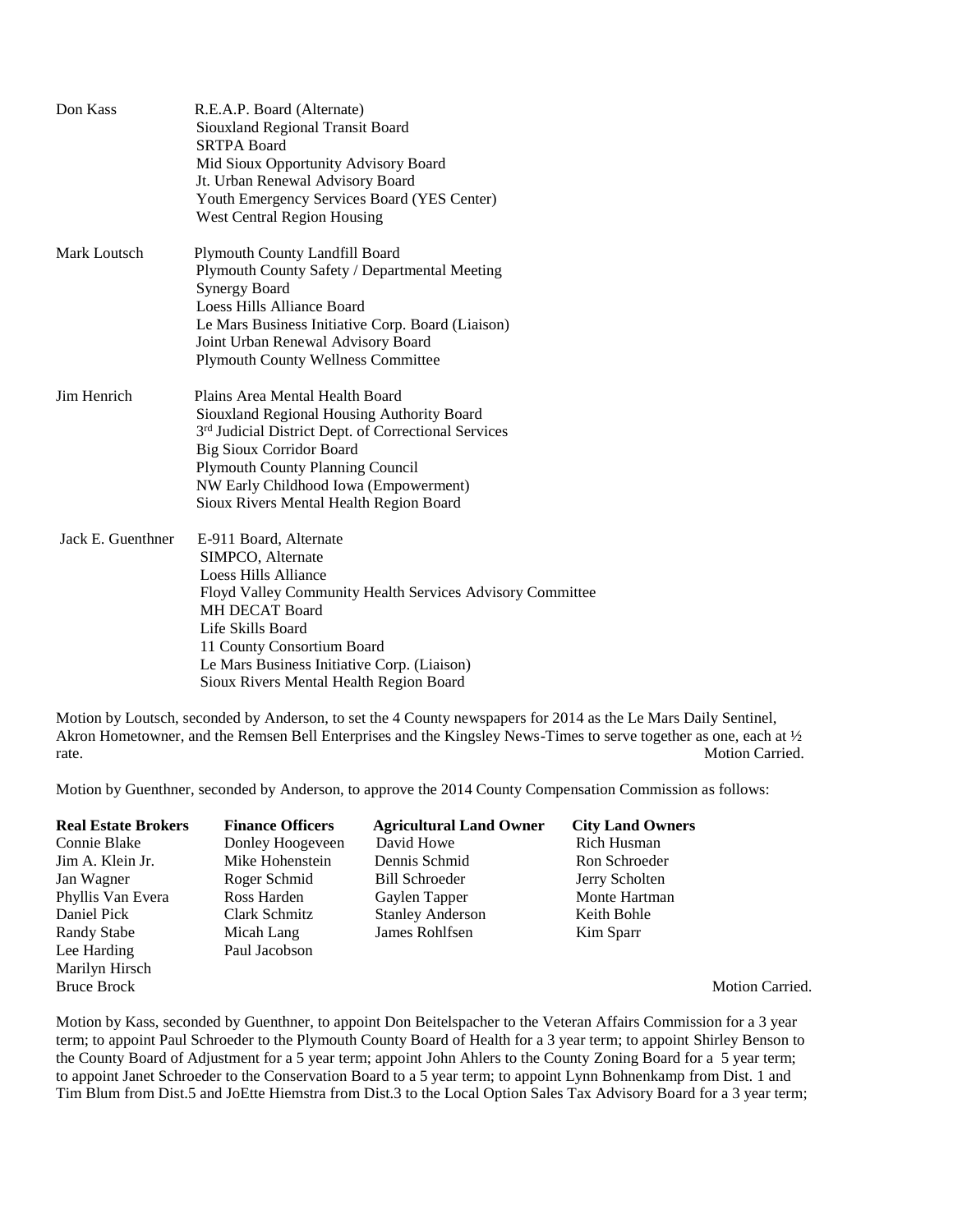to appoint Doug McDougal to the Civil Service Commission for a 6 year term and to appoint JoEtte Hiemstra as Garfield Township Trustee. Motion Carried. Motion Carried.

Motion by Loutsch, seconded by Anderson, to approve the minutes of the December 17, 2013 meeting. Motion Carried.

Motion by Guenthner, seconded by Anderson, to approve Don Kass to represent Plymouth County in discussions and decision making as to a quarterly or semi-annual payment structure on the new proposed fee structure at the YES Center in Cherokee. Motion Carried.

Chairman Henrich read the Sheriff's Quarterly Report (10-1-13 through 12-31-13) and the Conservation Board meeting minutes from Dec. 12, 2013.

Motion by Anderson, seconded by Loutsch, to approve a permit to McLeod USA Telecom Services, LLC, in Section 34 of Portland Township. Motion Carried.

Motion by Kass, seconded by Guenthner, to approve a permit to the City of Le Mars for a water main in Section 30 of America Township on Lake Ave. and one in Section 20/21 of America Township on 200<sup>th</sup> St. and Lynx Ave.

Motion Carried.

Board approved the following claims per payroll dated 12-20-13:

| <b>GENERAL BASIC FUND</b> |              | <b>SECONDARY ROAD FUND</b> |             |
|---------------------------|--------------|----------------------------|-------------|
| Steve Beeck, wages        | \$<br>565.59 | Ken Ahlers, wages          | \$<br>67.05 |
| Diana Dowhower, wages     | 624.00       | Jim Bolton, wages          | 173.25      |
| Pat Heissel, wages        | 90.00        | Jerry Gloden, wages        | 117.34      |
| Daniel Kersbergen,        | 966.84       | Brent Hobson, wages        | 189.00      |
| Kerri Petersen, wages     | 658.35       | Terry Hodgson, wages       | 234.68      |
| Connie Peterson, wages    | 433.39       | Greg Jelken, wages         | 189.00      |
| Connie Pick, wages        | 476.04       | Arlie Pick, wages          | 126.00      |
| Wayne Thieman, wages      | 582.40       | Paul Rubis, wages          | 189.00      |
| Chelsey Van Roekel, wages | 465.38       | Gaylen Spink, wages        | 201.15      |
| Gayle Walhof, wages       | 637.56       | Allen Stusse, wages        | 189.00      |
| Employer withholdings     | 924.37       | Employer withholdings      | 47,832.50   |
| Employee withholdings     | 1,304.41     | Employee withholdings      | 23,188.32   |

Board approved the following claims per payroll dated 12-31-13:

| <b>GENERAL BASIC FUND</b> |             | Heidi Rasmussen, wages    | \$<br>54.00    |
|---------------------------|-------------|---------------------------|----------------|
| Scott Allen, wages        | \$<br>21.75 | Stacy Rolfes, wages       | 42.00          |
| Paul Betsworth, wages     | 19.75       | Steve Schnepf, wages      | 62.08          |
| Dan DeVos, wages          | 21.00       | Rick Singer, wages        | 14.00          |
| Scott Dorhout, wages      | 243.18      | Jeff TeBrink, wages       | 22.50          |
| Dawn Fifita, wages        | 24.00       | Nicole Van Sickler, wages | 72.00          |
| Kirk Hatting, wages       | 38.00       | Jary Vermeys, wages       | 76.00          |
| Brittany Hedum, wages     | 30.00       | Brenda Ward, wages        | 60.00          |
| Adam Heitritter, wages    | 60.00       | Jake Wingert, wages       | 49.50          |
| Jill Holzman, wages       | 42.00       | Employer withholdings     | 71,908.31      |
| Stephanie Hoppe, wages    | 60.00       | Employee withholdings     | 39,000.17      |
| Tami Jorgensen, wages     | 42.00       |                           |                |
| Paul Kolker, wages        | 30.00       | MH & DD SERVICES FUND     |                |
| Tiffany Konz, wages       | 24.00       | Employer with holdings    | \$<br>1,077.57 |
| Dan Landsness, wages      | 42.00       | Employee withholdings     | 762.78         |
| Aaron Leusink, wages      | 176.81      |                           |                |
| Jim Lubben, wages         | 55.50       |                           |                |
| Chad Pecks, wages         | 12.00       |                           |                |